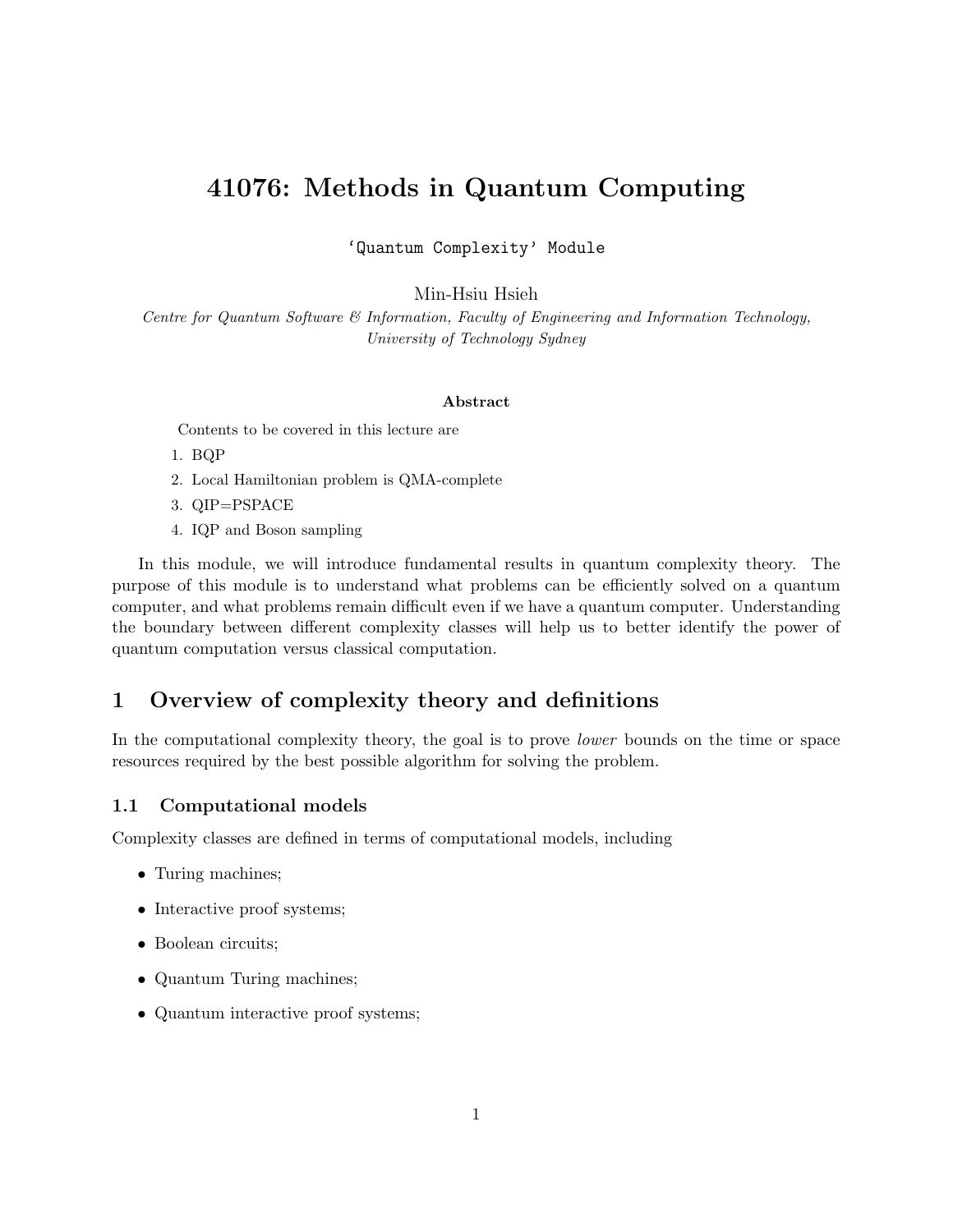#### 1.1.1 Turing machine

A Turing machine, which manipulates symbols on a strip of tape according to a set of rules, is a mathematical model that represents a general computing machine. The deterministic Turing machine (DTM) uses a fixed set of rules to determine its future actions; while the probabilistic (Nondeterministic) Turing machine is allowed to explore multiple possible future actions from a given state.

As a computational model, the Turing machine is able to compute an enormous variety of functions, such as basic arithmetical operations, searching, and simulation of all operations performed on a modern computer. Its theoretical foundation is summarized by the Church-Turing thesis:

**Theorem 1** (Church-Turing thesis). The class of functions computable by a Turing machine corresponds exactly to the class of functions which we could naturally regard as being computable by an algorithm.

**Exercise 2.** Show that the Turing machine cannot solve the 'halting problem': does the machine with Turing number x halt upon input of the number  $y$ ?

A quantum Turing machine can be defined in a way similar to the classical Turing machine. It provides an abstract model that can capture the computation power of a quantum computer.

The (quantum) Turing machine will be used to define the complexity classes: P, BPP, BQP, NP, and QMA in the subsequent section.

#### 1.1.2 Interactive proof systems

An interactive proof system is an abstract machine that models computation as exchange of messages between two spatially separated parties, a prover and a verifier, where a prover is assumed to have unlimited computational power but cannot be trusted, while the verifier is assumed to be always honest. All interactive proof systems have to satisfy the following two conditions:

- Completeness: If the statement is true, the honest verifier can be convinced by the untrusted prover.
- Soundness: If the statement is false, no prover can convince the honest verifier.

If the prover and the verifier are given access to quantum computation, then we have the quantum interactive proof system.

The (quantum) interactive proof system will be used to define complexity classes: IP and QIP in the subsequent section.

### 1.2 List of complexity classes

Computational problems can be formulated as decision problems; namely, problems with a yes or no answer.

The following is a summary of major complexity classes.

• P: This class contains decision problems that can be solved by a deterministic Turing machine in polynomial time.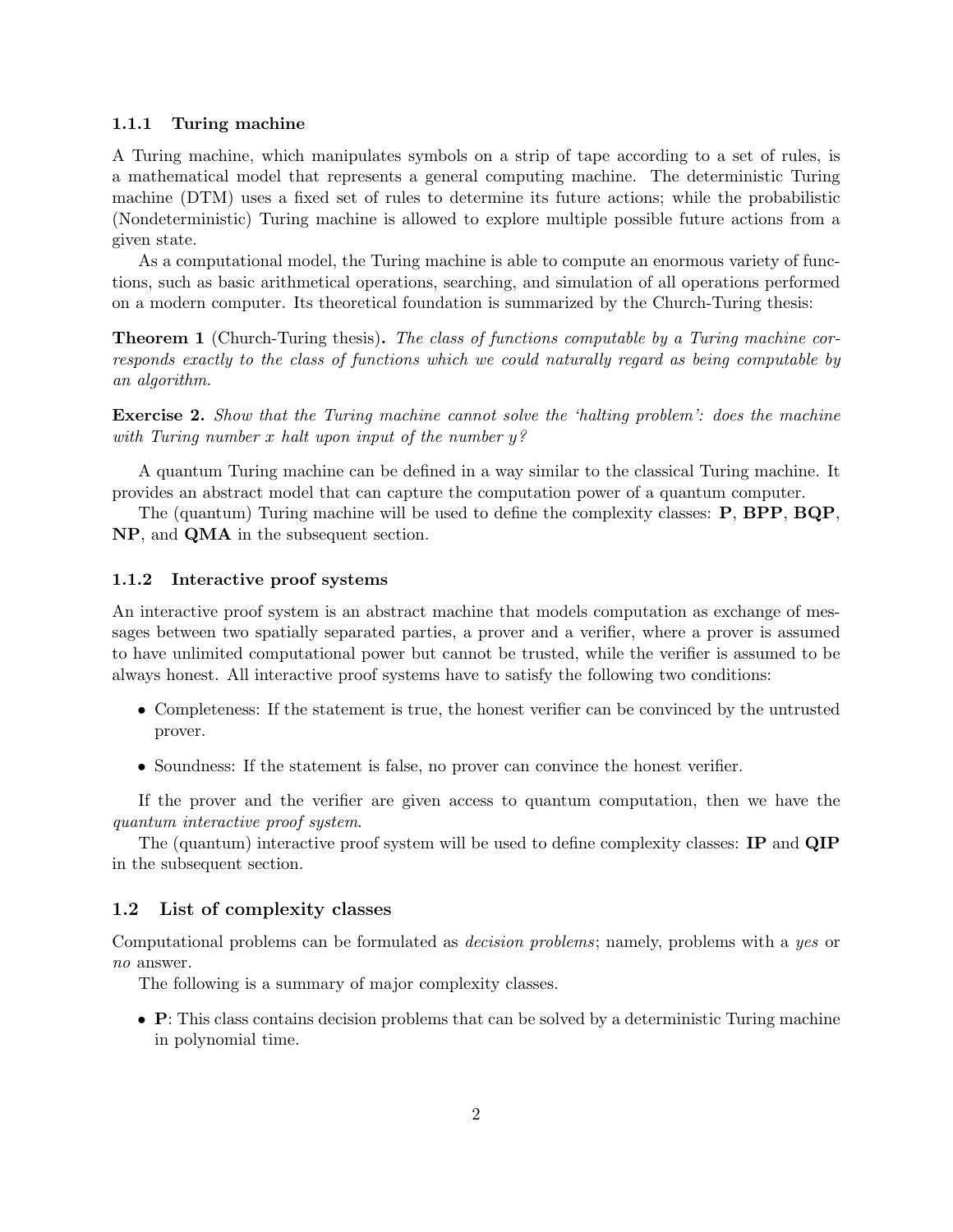- BPP (bounded-error probabilistic polynomial time): This class contains decision problems that can be solved by a probabilistic Turing machine in polynomial time with an error probability bounded away from 1/3 on every input.
- NP (nondeterministic polynomial time): This class contains decision problems for which the problem instances whose answer is "yes" have proofs verifiable in polynomial time by a deterministic Turing machine.
- **PP** (probabilistic polynomial time): This class contains decision problems that is solvable by a probabilistic Turing machine in polynomial time, with an error probability less than 1/2 for all instances.
- IP (Interactive polynomial time): The class contains problems solvable by an interactive proof system, where the verifier is a probabilistic polynomial-time machine with access to a random bit string polynomial on the input size, and a polynomial number of messages are exchanged before decision.
- **PSPACE**: This class contains all decision problems that can be solved by a Turing machine using a polynomial amount of space. Note that PSPACE=IP.
- BQP (bounded-error quantum polynomial time): This class contains decision problems that can be solved by a quantum computer in polynomial time with an error probability bounded away from  $1/3$  on every input. It is the quantum analogue to the complexity class  $\mathbf{BPP}$ .
- QMA (Quantum Merlin Arthur): This class contains decision problems for which the problem instances whose answer is YES, have a polynomial-size quantum proof (a quantum state) that convinces a quantum verifier in polynomial time with high probability. Moreover, when the answer is NO, every polynomial-size quantum state is rejected by the verifier with high probability. It is is the quantum analog of the complexity class NP.
- QIP (Quantum Interactive Polynomial time): The class contains the set of problems solvable by an interactive proof system with a polynomial-time verifier and one computationally unbounded prover.

There are natural inclusions of these complexity classes as follows (see also Figure [1\)](#page-3-0).

$$
P \subseteq BPP \subseteq BQP \subseteq QMA \subseteq PP \subseteq PSPACE.
$$
\n
$$
P \subseteq NP \subseteq QMA \subseteq PSPACE
$$
\n(1)

$$
\mathbf{P} \subseteq \mathbf{NP} \subseteq \mathbf{QMA} \subseteq \mathbf{PSPACE}.\tag{2}
$$

One of the fundamental results is  $\text{QIP}=\text{PSPACE}$  [\[4\]](#page-8-0).

# 2 BQP: Efficient Quantum Computation

By definition, the class of **BQP** contains problems that can be efficiently solved if we have a quantum computer. In order to show that a specific problem is BQP, the solution involves an efficient quantum algorithm. Therefore it is important to know which kind of problems they are.

The following gives a formal definition of  $BQP$ . Denote by  $\Sigma^*$  the collection of all (finite) strings of symbols from the alphabet  $\Sigma$ . A language L over the alphabet  $\Sigma$  is a subset of the set  $\Sigma^*$ .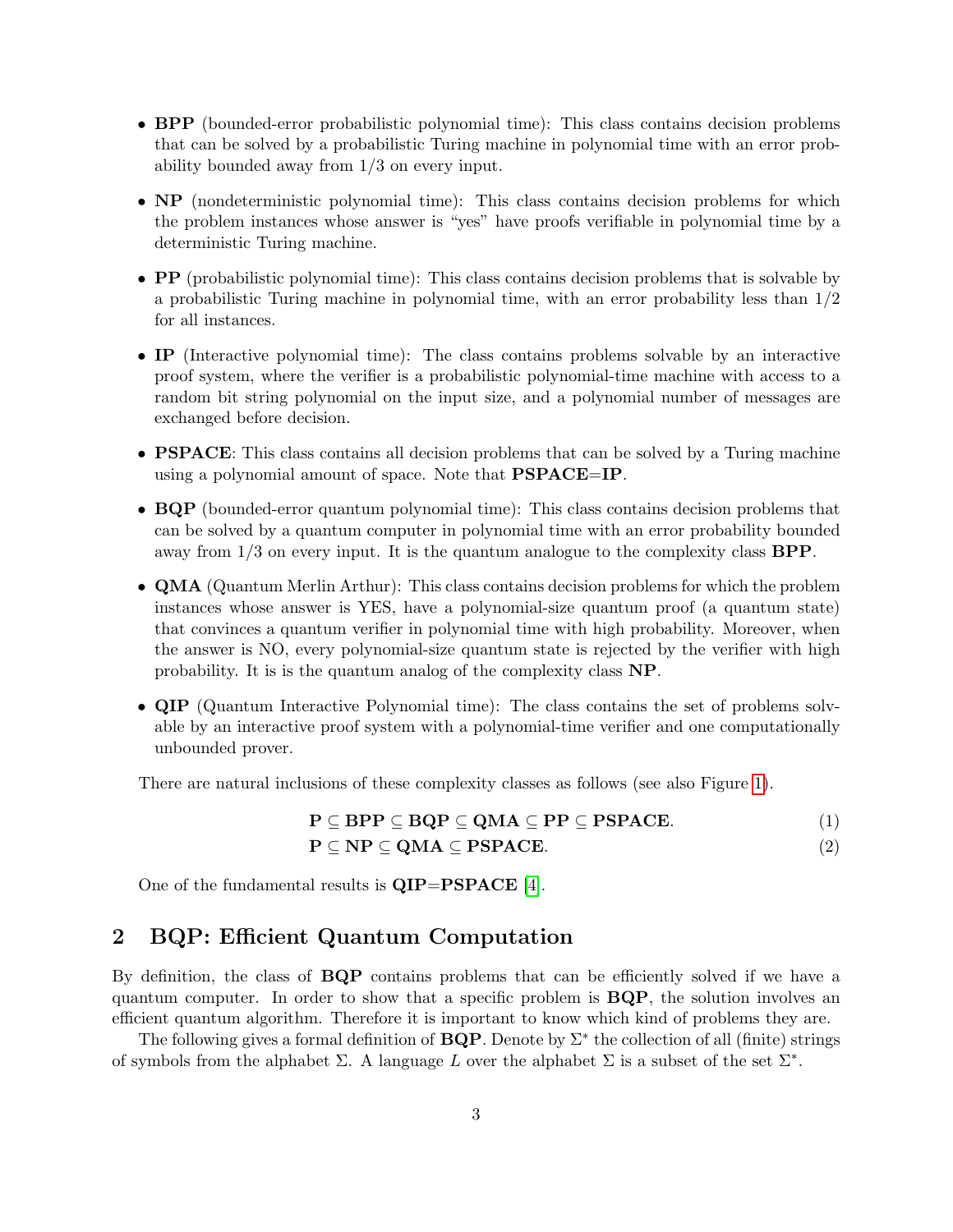<span id="page-3-0"></span>

Figure 1: The relations between complexity classes. Note that (i) the relation between BPP and NP is not known; (ii) the relation between BQP and NP is also unknown.

<span id="page-3-1"></span>**Definition 3** (BQP). A language  $L = \{L_{\text{yes}}, L_{\text{no}}\}$  is in  $BQP(c, s)$  if and only if there exists a polynomial-time uniform family of quantum circuits  $\{Q_n : n \in \mathbb{N}\}\$ , where  $Q_n$  takes n qubits as input and outputs 1 bit, such that

•  $\forall x \in L_{\text{yes}},$ 

$$
\Pr\{Q_{|x|}(x) = 1\} \ge c;
$$

•  $\forall x \in L_{\text{no}}$ 

$$
\Pr\{Q_{|x|}(x) = 1\} \le s.
$$

The class  $BQP$  is defined as  $BQP=BQP(2/3, 1/3)$ .

In general, c and s in Definition [3](#page-3-1) are polynomial functions:  $\mathbb{N} \to [0,1]$ .

**Exercise 4.** Let  $r : \mathbb{N} \to \mathbb{N}$  be a polynomially bounded function and  $r(n) \geq 2$  for all n. Then

$$
BQP = BQP(1-2^{-r},2^{-r}).
$$

**Exercise 5** (BQP subroutine theorem). Show that  $BQP^{BQP} = BQP$ .

We collect a list of BQP problems:

- 1. Integer factorization and discrete logarithm.
- 2. Approximating the Jones polynomial at certain roots of unity.
- 3. Quadratically signed weight enumerator problem.
- 4. Local Hamiltonian Eigenvalue Sampling.
- 5. Phase Estimation Sampling.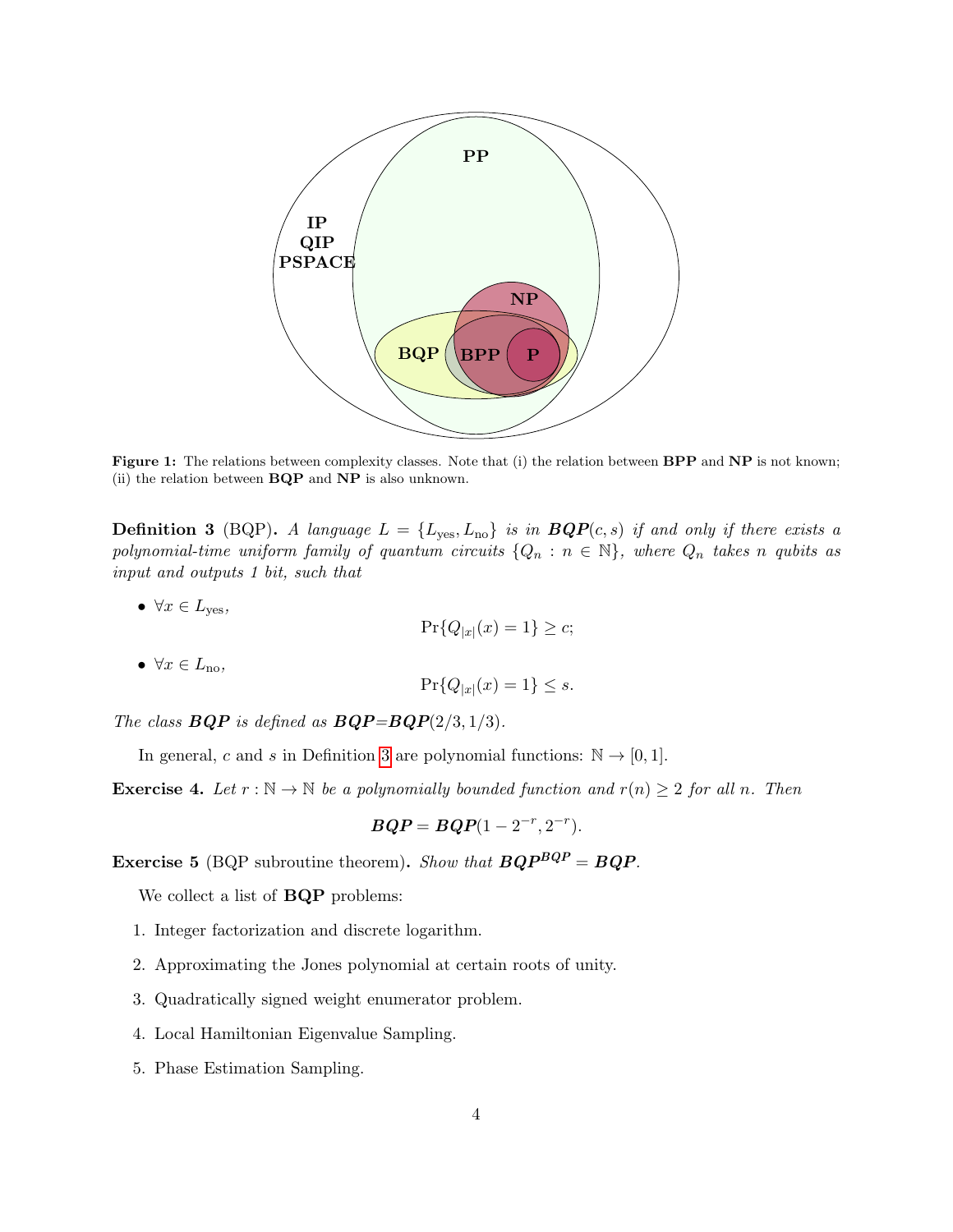### 2.1 Integer factorization and discrete logarithm

Integer factorization and discrete logarithm both belong to special cases of the hidden subgroup problems for finite Abelian groups, and share some common properties. The difficult of finding solutions to these problems classically has been used to construct various cryptographic applications, including RSA, Diffie-Hellman key agreement, ElGamal encryption, the ElGamal signature scheme, the Digital Signature Algorithm, and the elliptic curve cryptography.

#### 2.1.1 Integer factorization

The task of integer factorization is to decompose a composite number into a product of smaller integers. If the factors are further restricted to prime numbers, it is known as prime factorization. This problem is believed to be hard (outside  $P$ ) because the best known classical algorithms are sub-exponential in the problem size. Specifically, the best classical algorithm for a  $b$ -bit number  $n$ requires running time

$$
\exp\left(\left(\sqrt[3]{\frac{64}{9}} + o(1)\right)(\ln n)^{\frac{1}{3}}(\ln \ln n)^{\frac{2}{3}}\right).
$$
 (3)

It is generally believed that the integer factorization problem is not in class P because there are no known efficient classical algorithms that can factor all integers in polynomial time. The problem is clearly in class NP but has not been proved to be or not be NP-complete. However, this problem is generally suspected not to be NP-complete.

### 2.1.2 Discrete logarithm

The task of discrete logarithm is to find the solution x to the equation  $b^x = a$  given elements a and  $b$  of a finite group  $G$ .

#### 2.1.3 Shor's algorithm

Peter Shor developed a quantum algorithm (now called Shor's algorithm) that can solve integer factorization and discrete logarithm in polynomial time [\[8\]](#page-9-0); hence placing this problem in BQP.

#### 2.2 Jones polynomial

The problem of approximating the Jones polynomial of the plat closure of a braid at  $2^{i2\pi/k}$  for constant k is  $BQP$ -complete [\[2\]](#page-8-1).

#### 2.3 Signed weight enumerator problem

Let  $A \in \mathbb{Z}_2^{m \times n}$  and  $B \in \mathbb{Z}_2^{n \times n}$ . The quadratically signed weigh enumerator is defined as

$$
S(A, B, x, y) = \sum_{b: Ab = 0} (-1)^{b^T B b} x^{|b|} y^{n - |b|},
$$
\n(4)

where  $\boldsymbol{b}^T$  is the transpose of the column vector  $\boldsymbol{b} \in \mathbb{Z}_2^n$ ,  $|\boldsymbol{b}|$  is the Hamming weight of  $\boldsymbol{b}$ . We know the following facts about computation of  $S(A, B, x, y)$ .

• Given positive numbers k and  $\ell$ , computing  $S(A, B, k, \ell)$  is in the class  $\#\mathbf{P}$ .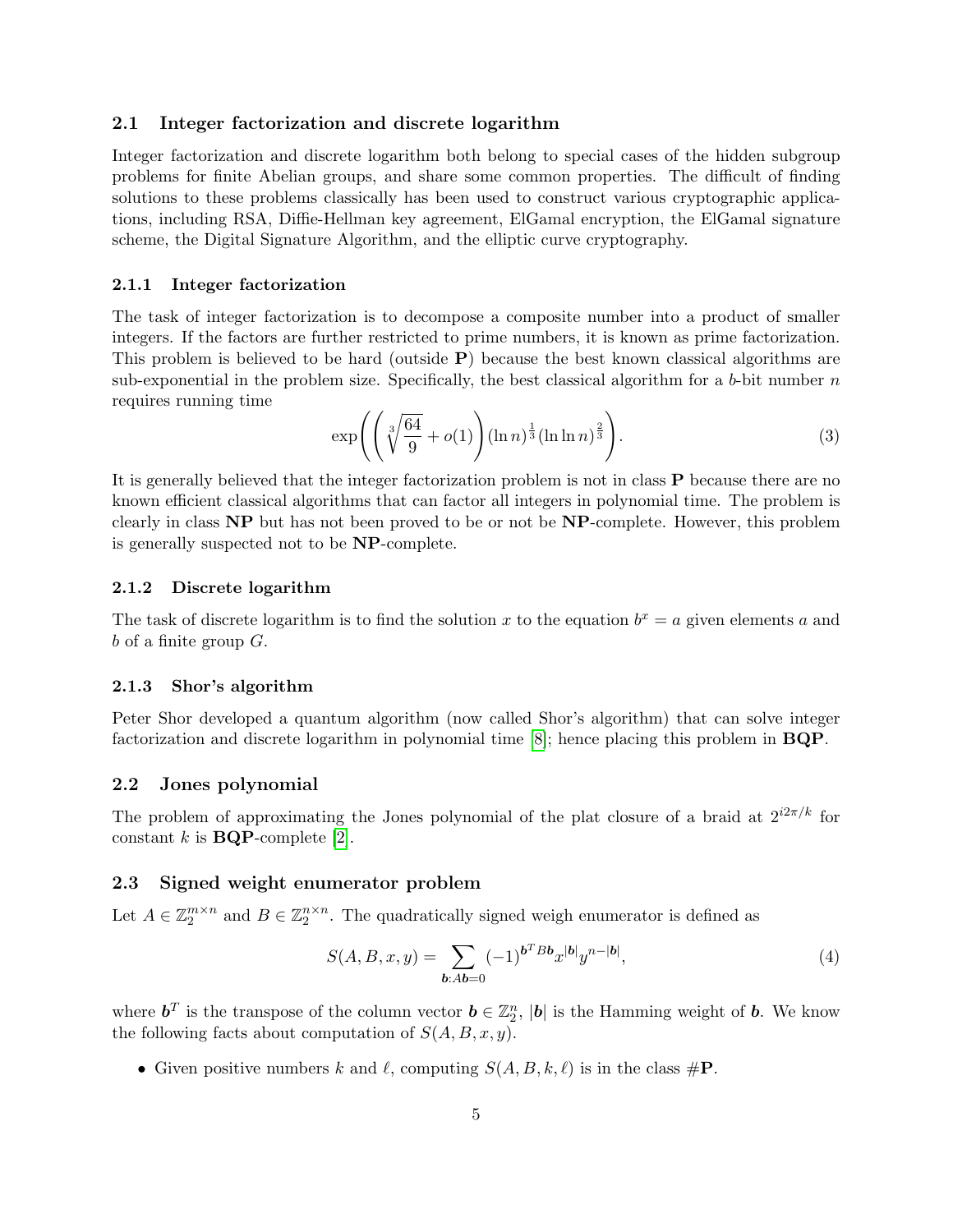• Let  $\Gamma(A)$  be the lower triangular part of A, while the diagonal and the upper triangular elements are set to zero. Given positive integers k and  $\ell$  and the promise  $|S(A, \Gamma(A), k, \ell)| \ge$  $(k^2+\ell^2)^{n/2}$  $\frac{2^{(2-p)/2}}{2}$ , determining the sign of  $S(A, \Gamma(A), k, \ell)$  is **BQP**-complete [\[6\]](#page-9-1).

### 2.4 Linear algebraic problems

**Definition 6.** Given are (1) a Hamiltonian  $H = \sum_i H_i$  on n qubits, where i ranges over a set of size polynomial in n and each  $H_i$  acts on a constant number of qubits; (2) an estimation precision  $\epsilon = \Omega(1/poly(n));$  (3) a sampling error probability  $\delta = \Omega(1/poly(n));$  and (4) a classical n-bit string  $b\in\mathbb{Z}_2^n$ . Suppose the eigenvalues and eigenvetors of H are  $\{\lambda_k,|\nu_k\rangle\}$  satisfying  $|\lambda_k|$  < poly(n) for each k. The local Hamiltonian eigenvalue sampling problem asks to output an estimation of  $\lambda_k$  up to  $\epsilon$  with probability at least  $(1 - \delta)|\langle b|\nu_k\rangle|^2$ .

**Definition 7.** Given are (1) the description of a poly(n)-size quantum circuit U on n qubits; (2) an estimation precision  $\epsilon = \Omega(1/poly(n));$  (3) a sampling error probability  $\delta = \Omega(1/poly(n));$  and (4) a classical n-bit string  $b \in \mathbb{Z}_2^n$ . Suppose the eigenvalues and eigenvetors of H are  $\{\lambda_k, |\nu_k\rangle\}$ , where  $\lambda_k = e^{i2\pi\varphi_k}$  for each k. The phase estimation sampling problem asks to output an estimation of  $\varphi_k$  up to  $\epsilon$  with probability at least  $(1 - \delta)|\langle b|\nu_k\rangle|^2$ .

The local Hamiltonian eigenvalue sampling problem and the phase estimation sampling problem are shown to be BQP-complete in Ref. [\[9\]](#page-9-2).

# 3 QMA: Quantum NP

The quantum Merlin Arthur  $(QMA)$  complexity class is a quantum generalization of the NP. Problems in QMA are considered difficult to solve even with a quantum computer.

**Definition 8** (QMA). A language  $L = \{L_{\text{yes}}, L_{\text{no}}\}$  is in  $\mathbf{QMA}(c, s)$  if there exists a polynomial time quantum verifier V and a polynomial  $p(x)$  such that

•  $\forall x \in L_{\text{yes}}$ , there exists a quantum state  $|\psi\rangle \in \mathcal{H}_2^{\otimes p(x)}$  such that the probability that V accepts the input  $(|x\rangle, |\psi\rangle)$  is greater than c, i.e.,

$$
\Pr\{V(|x\rangle, |\psi\rangle) = 1\} \ge c;
$$

•  $\forall x \in L_{\text{no}}$ , for all quantum states  $|\psi\rangle \in \mathcal{H}_2^{\otimes p(x)}$ , the probability that V accepts the input  $(|x\rangle, |\psi\rangle)$  is less than s, i.e.,

$$
\Pr\{V(|x\rangle, |\psi\rangle) = 1\} \le s.
$$

The class **QMA** is defined as  $\mathbf{QMA} = \mathbf{QMA}(2/3, 1/3)$ .

A problem is said to be QMA-hard if every problem in QMA can be reduced to it, and a problem is said to be QMA-complete if it is QMA-hard and is in QMA.

Exercise 9. Show that

$$
QMA\left(\frac{2}{3},\frac{1}{3}\right) = QMA\left(\frac{1}{2} + \frac{1}{q(x)},\frac{1}{2} - \frac{1}{q(x)}\right) = QMA\left(1 - 2^{-r(x)},2^{-r(x)}\right) \tag{5}
$$

where  $q(x)$  and  $r(x)$  are polynomials in the input size x.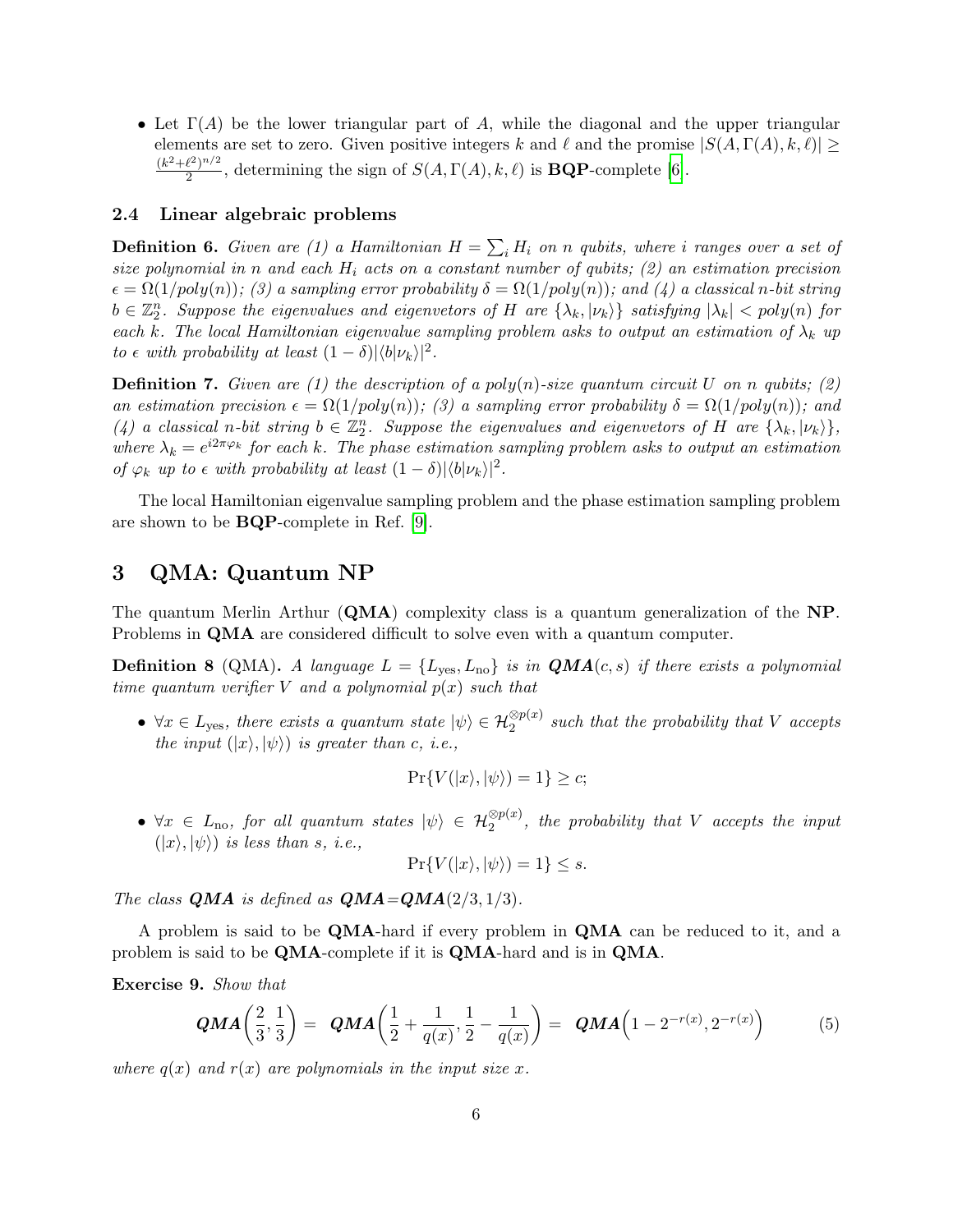## 3.1 k-local Hamiltonian problem

The k-local Hamiltonian problem is a natural generalization of k-SAT (Boolean satisfiability problem) to the quantum domain. To see this, consider the following formula on n variables  $\{X_1, \dots, X_n\}$ .

<span id="page-6-0"></span>
$$
\Gamma = C_1 \wedge C_2 \wedge \cdots \wedge C_r,\tag{6}
$$

where each clause  $C_i$  is an OR over three variables (or their negations). Take for example  $n = 5$ , and  $C_i = X_2 \vee \neg X_3 \vee X_5$ . Hence  $(X_2, X_3, X_5) = (0, 1, 0)$  is the only unsatisfying assignment for the clause  $C_i$ . We can now embed the problem to quantum domain by defining a projector  $H_i$  onto the unsatisfying assignment of  $C_i$ , and in this case,

$$
H_i = |00100\rangle\langle 00100|.\tag{7}
$$

In other words, for any satisfying assignment  $\mathbf{v} = (v_1, \dots, v_5) \in \mathbb{Z}^5$  of  $C_i$ , we have  $H_i |\mathbf{v}\rangle = 0$ , where  $|v\rangle = |v_1\rangle \otimes \cdots \otimes |v_5\rangle$ ; while  $H_i|u\rangle = +1|u\rangle$  if  $|u\rangle$  is the unsatisfying assignment. Equivalently, we say that the matrix  $H_i$  penalizes the unsatisfying assignment by giving it one unit of energy. Finally let  $H = \sum_{i=1}^{r} H_i$  where each projector  $H_i$  corresponds to each clause  $C_i$ . We have  $H|\mathbf{z}\rangle = \mu|\mathbf{z}\rangle$ , where  $\mu$  is the number of unsatisfying assignments of the sequence  $\mathbf{z} \in \mathbb{Z}^n$  to  $\Gamma$  in Eq. [\(6\)](#page-6-0). Thus the 3-SAT problem is equivalent to whether the smallest eigenvalue of  $H$  0 or is it at least 1?

**Definition 10** (k-local Hamiltonian). The operator  $H : \mathcal{L}(\mathcal{H}_2^{\otimes n}) \to \mathcal{L}(\mathcal{H}_2^{\otimes n})$  on n qubits is a k-local Hamiltonian if  $H = \sum_{i=1}^{r} H_i$ , where each term  $H_i$  is a Hermitian operator acting on at most k qubits.

Given a k-local Hamiltonian on n qubits  $H = \sum_{i=1}^{r} H_i$  with  $r = \text{poly} n$  and each  $||H_i|| \le \text{poly}(n)$ , and let  $a < b$  be two constants, the k-local Hamiltonian problem is to decide

- YES instance:  $\lambda_{\min}(H) \leq a$ ;
- NO instance:  $\lambda_{\min}(H) > b$ .

**Theorem 11** ([\[5\]](#page-8-2)). The k-local Hamiltonian is QMA-complete for  $k \geq 2$ .

# 4 Boson Sampling, IQP and NISQ

We are currently in the era of having noisy intermediate-scale quantum technologies (NISQ), i.e., the quantum devices with unavoidable noise could only perform specially designed tasks. One of the fundamental questions is whether the NISQ devices could already outperform classical computations in certain tasks. If the answer is no, it means that we must have fault-tolerant quantum computers to see quantum advantages. If the answer is yes, what tasks are they?

In this section, we will explore two proposals; namely the Boson sampling problem [\[1\]](#page-8-3) and the instantaneous quantum circuits (IQP) [\[3\]](#page-8-4), that are believed to have potential to answer the aforementioned question.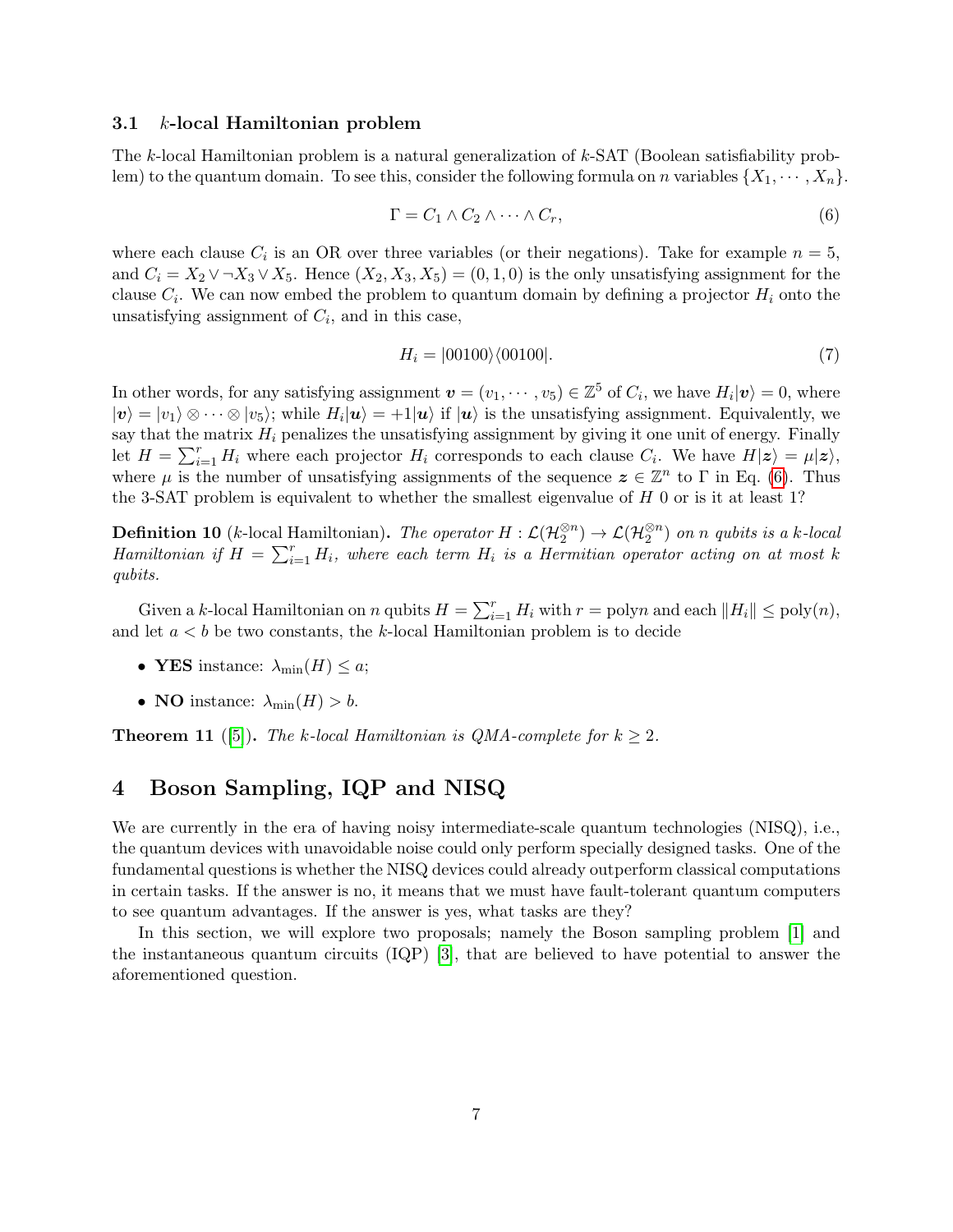## 4.1 Boson Sampling

The Boson sampling problem considers sampling the output of a multimode linear optical circuit of n modes that is injected with m indistinguishable single photons  $(n > m)$ . Suppose that the linear optical circuit is described by the  $n \times n$  unitary U, which performs a linear transformation of the creation operator  $a_i^{\dagger}$  $\overline{i}$  of the *i*-th input mode as follows:

$$
b_j^{\dagger} = \sum_{i=1}^{m} U_{j,i} a_i^{\dagger},\tag{8}
$$

where  $U_{j,i}$  is the  $(j,i)$ -th element of U and  $b_j^{\dagger}$  $j$  is the creation operator of the j-th output mode. Without loss of generality, we can consider the initial input state of  $m$  single photons in  $n$  modes as follows:

$$
|\psi_{\rm in}\rangle = |1_1, \cdots, 1_m, 0_{m+1}, \cdots, 0_n\rangle, \tag{9}
$$

$$
= a_1^{\dagger} \cdots a_m^{\dagger} |0_1, \cdots, 0_n\rangle. \tag{10}
$$

The output state after U is a superposition of different configurations of how the  $m$  photons could have arrived in  $n$  modes:

$$
|\psi_{\text{out}}\rangle := U|\psi_{\text{in}}\rangle = \sum_{S} \gamma_{S} |t_1^S, t_2^S, \cdots, t_N^S\rangle,
$$
\n(11)

where S is a configuration,  $t_i^S$  is the number of photons in the *i*-th output mode associated with the S configuration, and  $\gamma_S$  is the amplitude. The number of configurations of m single photons in n modes is

$$
|S| = \left(\begin{array}{c} n+m-1\\m \end{array}\right). \tag{12}
$$

The probability of measuring the configuration  $S$  is

<span id="page-7-0"></span>
$$
p(S) = |\gamma_S|^2 \tag{13}
$$

$$
= \frac{\text{Perm}(U_S)^2}{t_1^S!\cdots t_N^S!},\tag{14}
$$

where  $U_S$  is an  $m \times m$  sub-matrix of U and Perm $(U_S)$  is the permanent of the matrix  $U_S$ . The expression [\(14\)](#page-7-0) was first noted in [\[7\]](#page-9-3). Hence the computation of  $\gamma_S$  in Eq. [\(13\)](#page-7-0) is related to computing the permanents of an  $m \times m$  matrix, which is known to be  $\#P$ -complete. Moreover, approximation to within multiplicative error of matrix permanents is also  $\#P$ -hard. The concludes that classical simulation of the Boson sampling is extremely hard.

Let us look at two examples that could help us better understand Eq. [\(14\)](#page-7-0). Consider  $m = 2$ , and the final configuration  $S = \{2, 4\}$ , where one photon at mode 2 and one photon at mode 4. In this example, there are two ways that the photons can reach the desired configuration, namely, (i) the first photon moves from mode 1 to mode 2 and the second photon moves from mode 2 to mode 4; (ii) the first photon moves from mode 1 to mode 4 and the second photon stays at mode 2. Therefore,

$$
\gamma_{\{2,4\}} = U_{1,2}U_{2,4} + U_{1,4}U_{2,2} \tag{15}
$$

$$
= \ \mathrm{perm}(U_S) \tag{16}
$$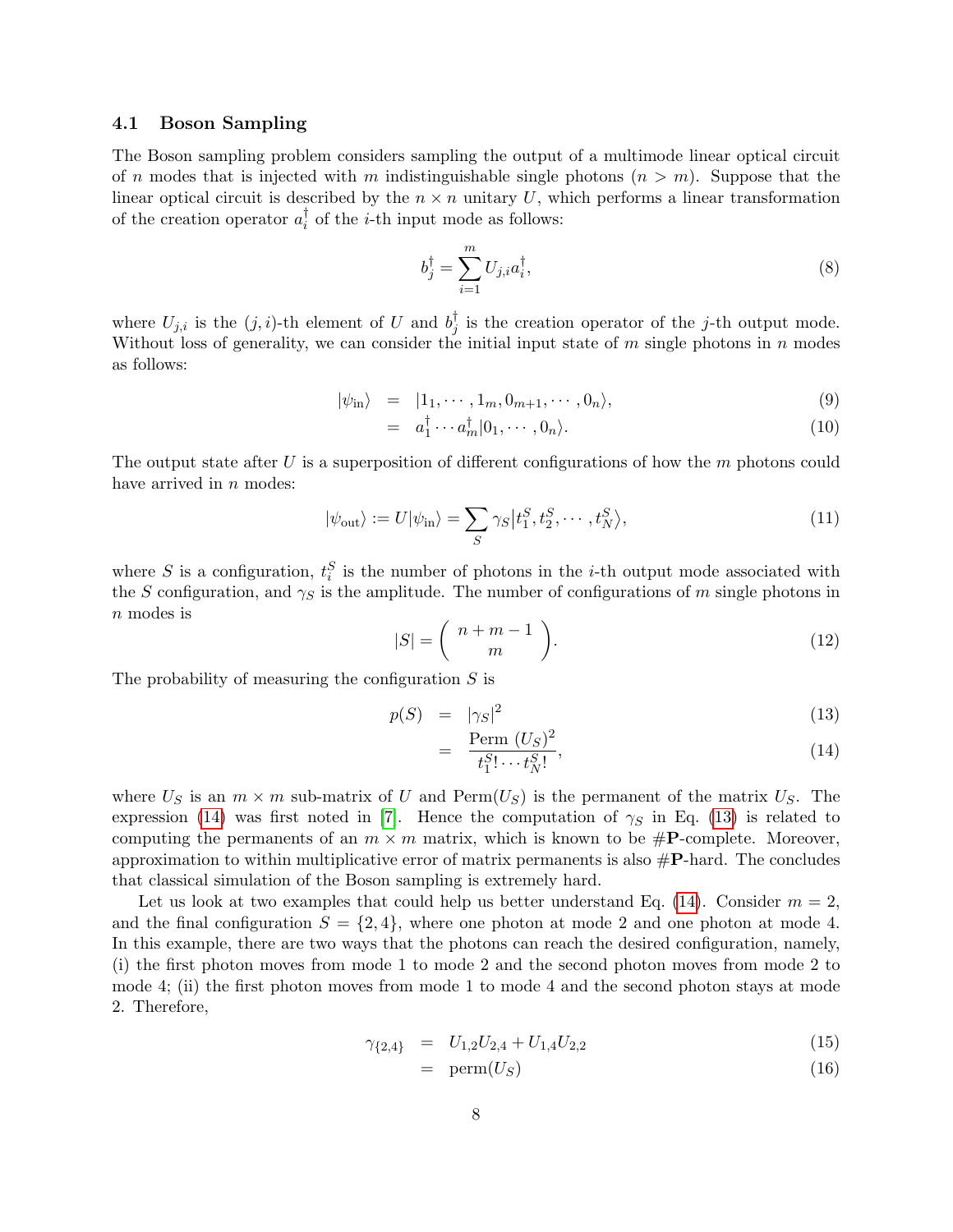where the  $2 \times 2$  sub-matrix  $U<sub>S</sub>$  is

$$
U_S = \left( \begin{array}{cc} U_{1,2} & U_{2,2} \\ U_{1,4} & U_{2,4} \end{array} \right).
$$

The next example considers  $m = 3$  and the final configuration  $S = \{345\}$ . Note that there are  $3! = 6$  different ways in which three photons can reach this configuration.

$$
\gamma_{\{3,4,5\}} = U_{1,3}U_{2,4}U_{3,5} + U_{1,3}U_{2,5}U_{3,4} + U_{1,4}U_{2,3}U_{3,5} \tag{17}
$$

+ 
$$
U_{1,4}U_{2,5}U_{3,3} + U_{1,5}U_{2,3}U_{3,4} + U_{1,5}U_{2,4}U_{3,3}
$$
 (18)

$$
= \ \mathrm{perm}(U_S) \tag{19}
$$

where the  $3 \times 3$  sub-matrix  $U<sub>S</sub>$  is

$$
U_S = \left(\begin{array}{ccc} U_{1,3} & U_{2,3} & U_{3,3} \\ U_{1,4} & U_{2,4} & U_{3,4} \\ U_{1,5} & U_{2,5} & U_{3,5} \end{array}\right).
$$

The boson sampling can be performed using

- Input: Vacuum and single photon states;
- Evolution: A passive linear interferometer;
- Measurement: An on-off photodetector;

which are very easy to implement. Note that these components alone are not universal.

# 4.2 Instantaneous Quantum Computation (IQP)

An IQP circuit on  $n$  qubits is the quantum circuit that only contains commuting quantum gates, say in the X basis, while the initial state is  $|0\rangle^{\otimes n}$ .

It has been shown that the output distribution generated by uniform families of IQP circuit cannot be classically simulated (otherwise it will violate certain complexity assumptions) [\[3\]](#page-8-4). The class of IQP circuits is not universal, and can be easily implemented on the NISQ devices.

# References

- <span id="page-8-3"></span>[1] Scott Aaronson and Alex Arkhipov, The computational complexity of linear optics, Proceedings of the forty-third annual acm symposium on theory of computing, 2011, pp. 333?342.
- <span id="page-8-1"></span>[2] Dorit Aharonov, Vaughan Jones, and Zeph Landau, A polynomial quantum algorithm for approximating the jones polynomial, Proceedings of the thirty-eighth annual acm symposium on theory of computing, 2006, pp. 427436.
- <span id="page-8-4"></span>[3] Michael J. Bremner, Richard Jozsa, and Dan J. Shepherd, Classical simulation of commuting quantum computations implies collapse of the polynomial hierarchy, Proceedings of the Royal Society A: Mathematical, Physical and Engineering Sciences 467 (2011), no. 2126, 459–472, available at [https://royalsocietypublishing.org/](https://royalsocietypublishing.org/doi/pdf/10.1098/rspa.2010.0301) [doi/pdf/10.1098/rspa.2010.0301](https://royalsocietypublishing.org/doi/pdf/10.1098/rspa.2010.0301).
- <span id="page-8-0"></span>[4] Rahul Jain, Zhengfeng Ji, Sarvagya Upadhyay, and John Watrous,  $Qip = pspace$ , Commun. ACM 53 (December 2010), no. 12, 102109.
- <span id="page-8-2"></span>[5] Julia Kempe, Alexei Kitaev, and Oded Regev, The complexity of the local hamiltonian problem, SIAM Journal on Computing 35 (2006), no. 5, 1070–1097, available at <https://doi.org/10.1137/S0097539704445226>.